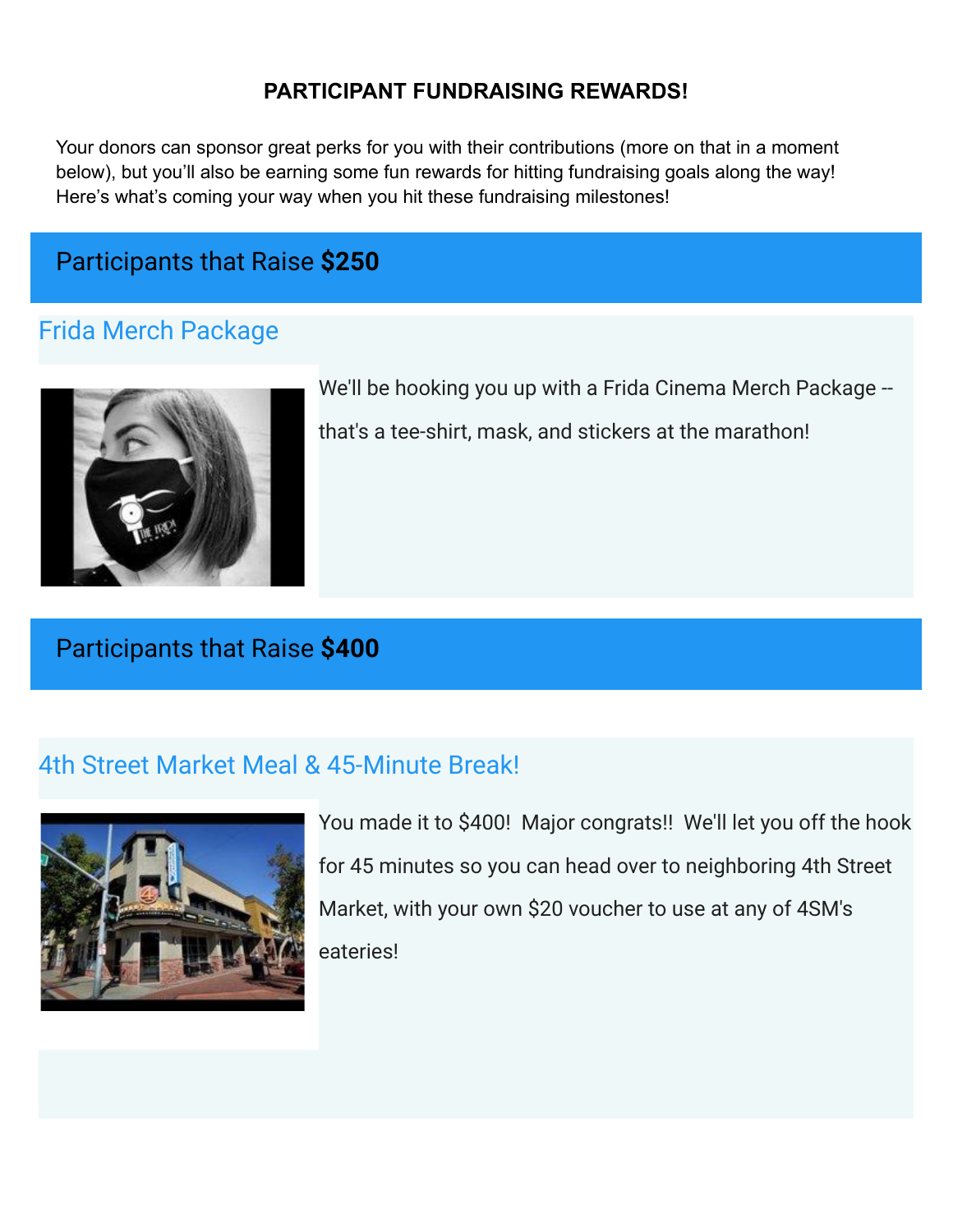## Get your Registration Fee Back!



You made it to \$500!! We appreciate that SO much that you're getting your Registration fee back! We'll have it waiting for you at the event! Now...let's keep going and reach \$1,000!

## Participants that Raise **\$1,000**

## We're working on it!

|  | ? ? ? ? ? ? ?<br>? ? ? ? ? ? ?<br>? ? ? ? ? ? ? |  |  |
|--|-------------------------------------------------|--|--|
|  |                                                 |  |  |

YAAAY! \$1,000 raised! That is so tremendously awesome. Thank you thank you thank you!! That means you're getting ...um, we don't know yet!! We want to make this one extra special, so hang tight until we announce what our \$1,000+ Marathoners will be getting for their amazing fundraising

efforts! (And at the very least, expect a fist bump from Trevor at the event!)

And we'll be throwing some special contests and prizes your way throughout the weeks leading up to the big event!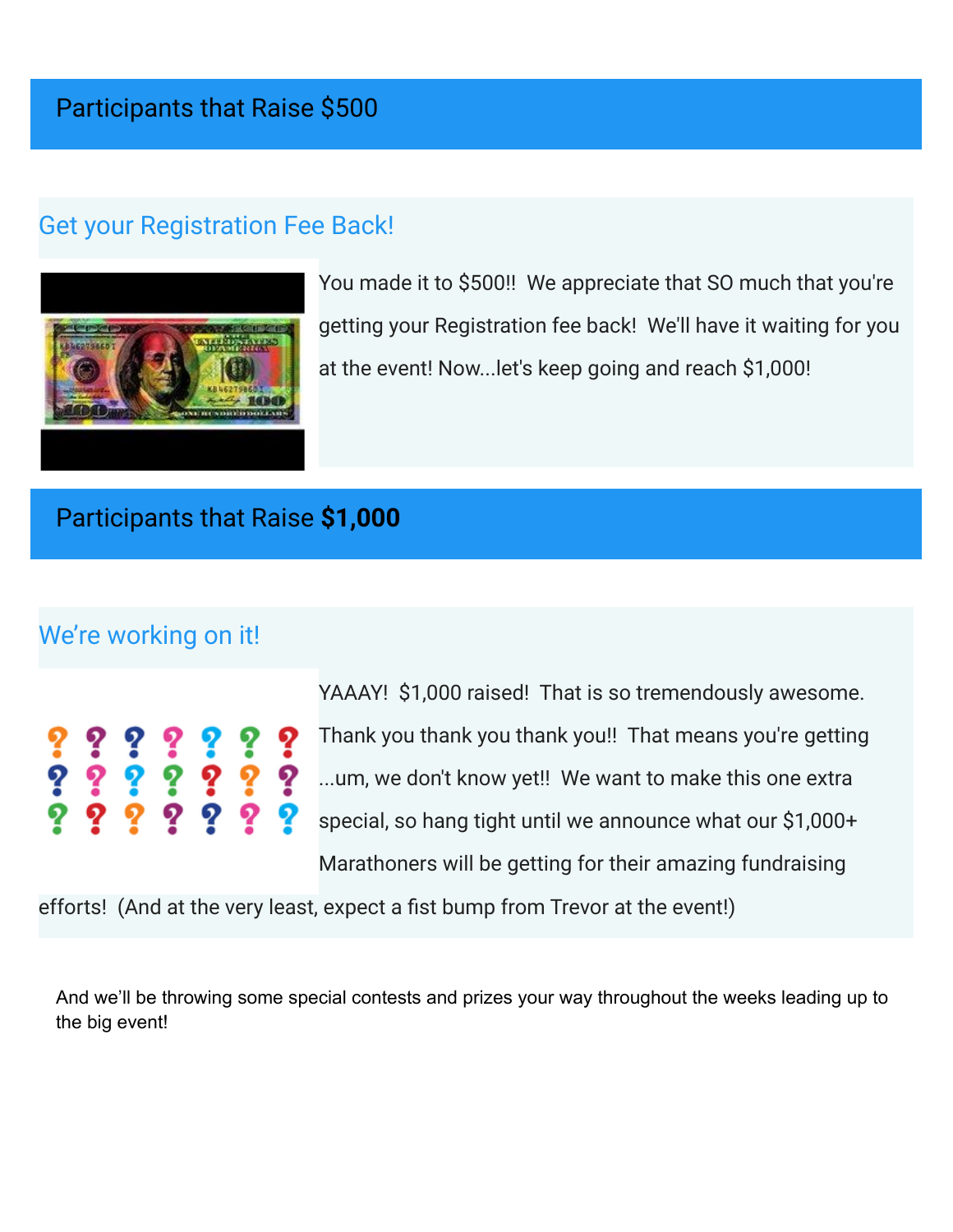#### **SPONSORABLE PERKS!**

Tell your donors that whereas they can simply donate to your campaign, why not pick up some perks for you along the way?



## HALL PASS - \$20.00

We're not monsters. We're making this perk the lowest-priced one, because we *really* want you to be able to use the restroom... Have your donor pick up a HALL PASS - you'll get your very own Hall Pass at the event, which will allow you access to Nap Room and Restrooms!



## POPCORN SPONSOR - **\$30**

What's a movie without popcorn? Now imagine EIGHT movies, back-to-back, without popcorn! Our lobby will be brimming with the wonderful scent of fresh hot popcorn, and you'll definitely be wanting (needing?) bags of your own!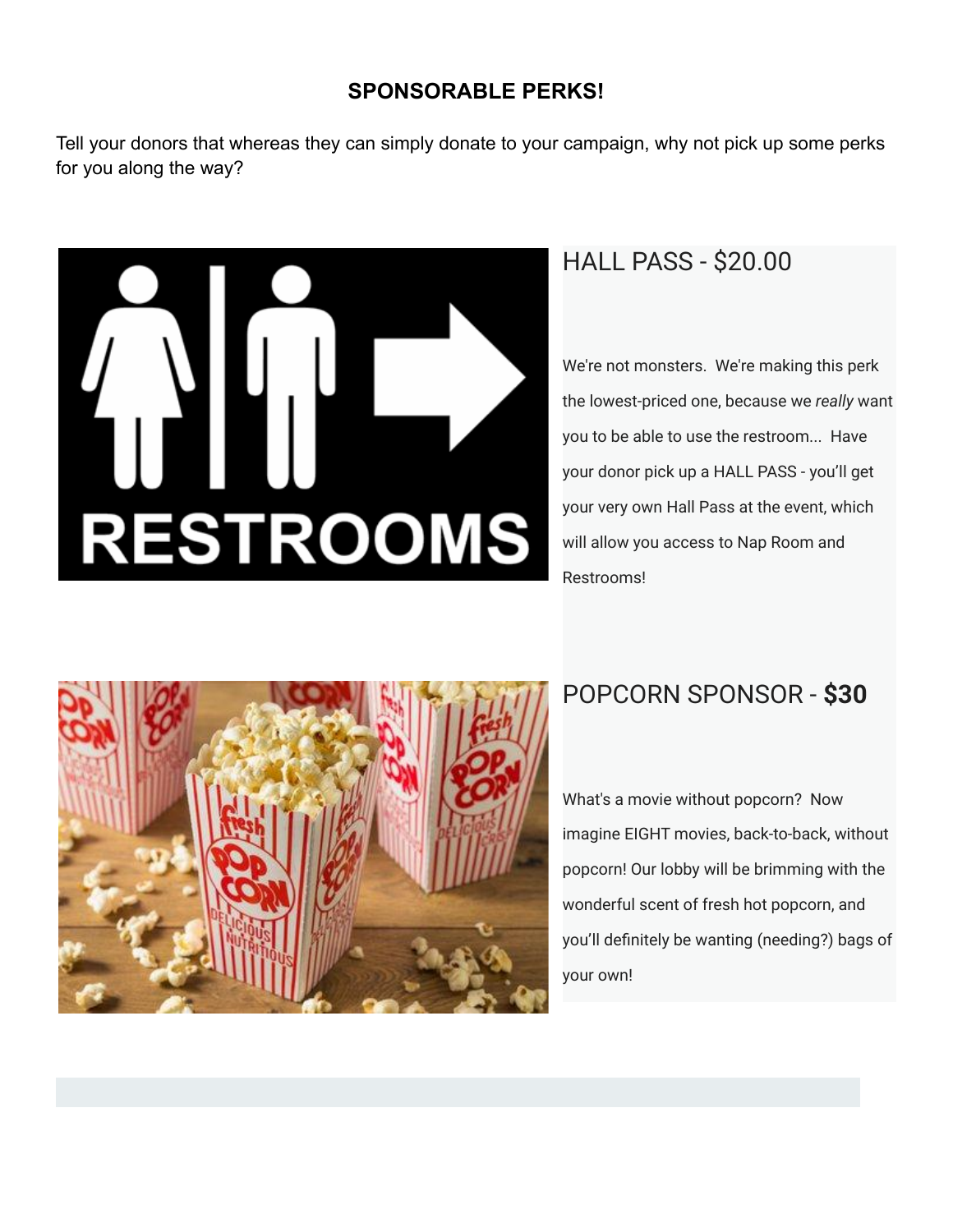

# HYPNOCIL SPONSOR (Soft Drink or Coffee) - **\$40**

For the non-Freddy-versed, a Hypnocil sponsor means CAFFEINE! A Hypnocil sponsorship gets you your choice of a soft drink, coffee, and/or energy drink! You'll need plenty throughout the marathon!



# BEER ME - **\$50**

Here's a great way to reward -- or sabotage -a Marathoner! Get your sponsors to get you some beers! (Available for Marathoners whoa re 21+ years of age only. Not available for underage Marathoners!)



# CRAVE IN SPONSOR (Slice of pizza) - **\$60**

You can't go wrong with pizza -- especially at a 12+ hour marathon! Get your donor to sponsor you slices of pizza during the marathon!